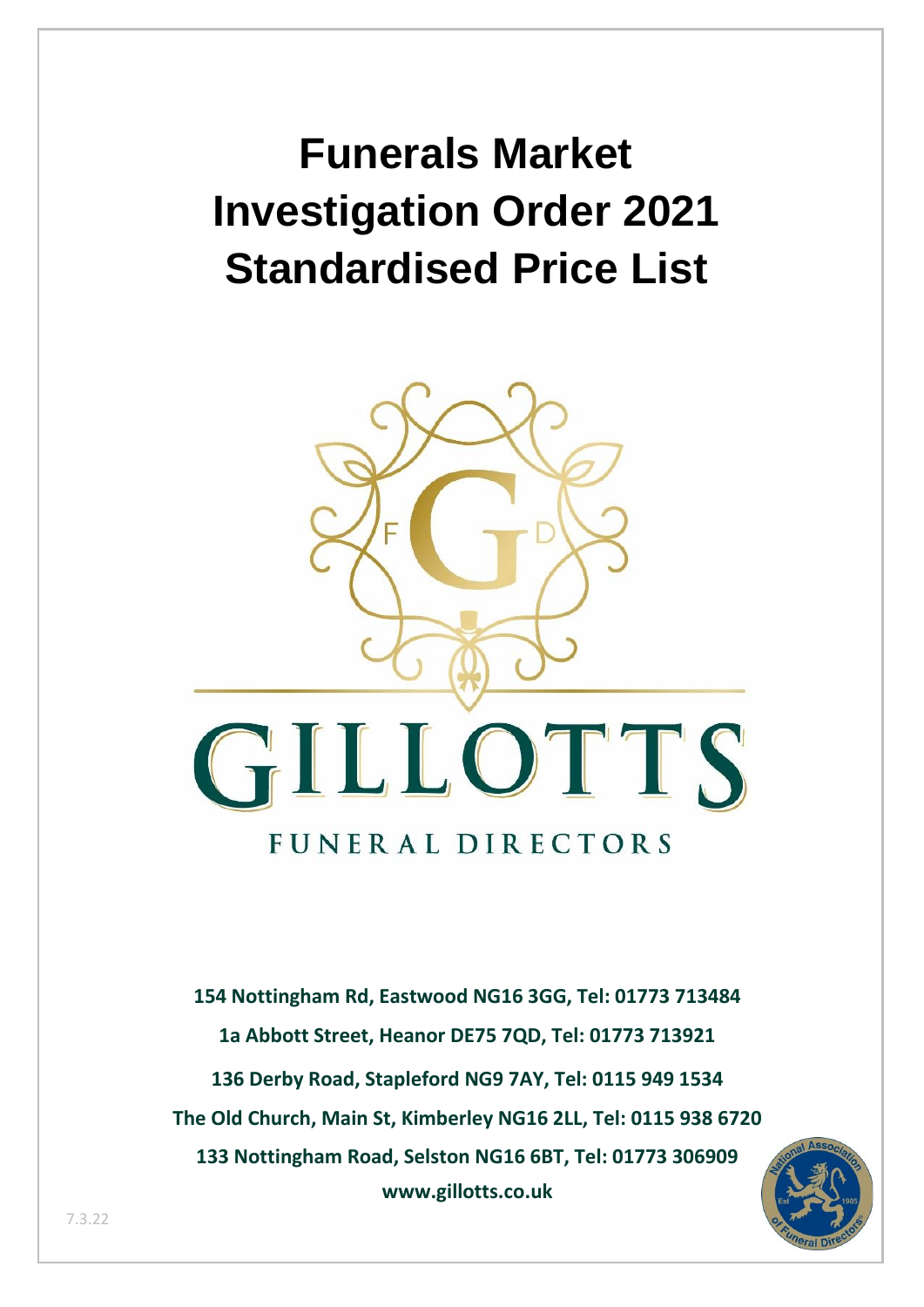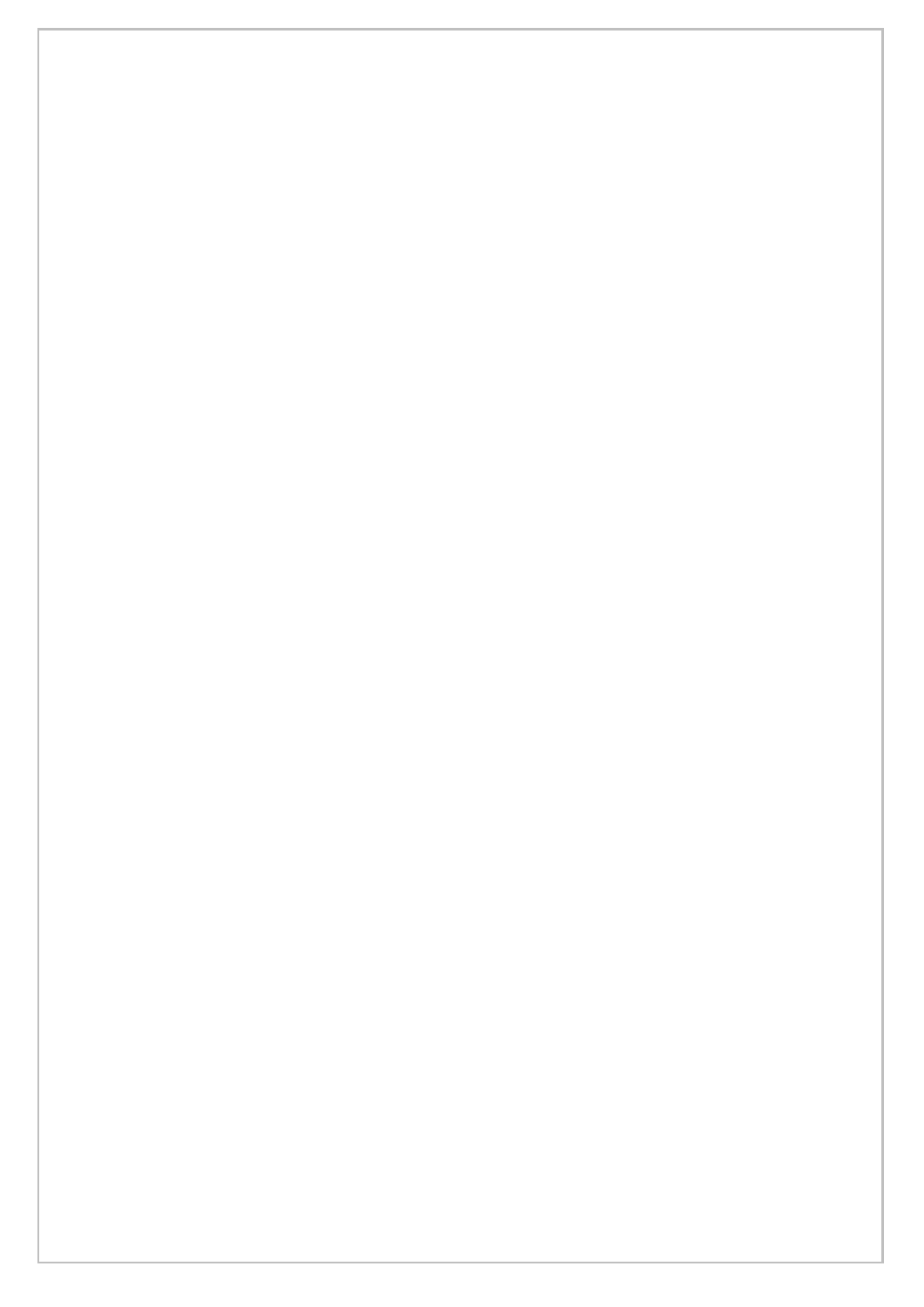



#### SERVING FAMILIES FOR GENERATIONS



Gillotts Funeral Directors is owned and managed by The Eastwood Funeral Partnership, which consists of Barry and Elaine Hutsby, Joanne Hutsby and Anthony Topley, who between them have more than a century of experience in the Funeral profession.

We pride ourselves on providing a caring and professional service, offering choice, and treating the families we serve in a fair and honest manner. We believe that providing information about the choices available, and the costs involved, is an important part of this.

This document shows the cost and specifications of the Attended and Unattended Funerals, which all funeral directors have to offer in the same format. It also includes a chart which details the level of service which is included in these packages. For comparison purposes, this chart also shows the levels of service available with a Bespoke Funeral, should these packages not be suitable for your needs. Our Bespoke Funerals Brochure and Price List is available from our premises or on our website.

Prices valid until 1<sup>st</sup> June 2022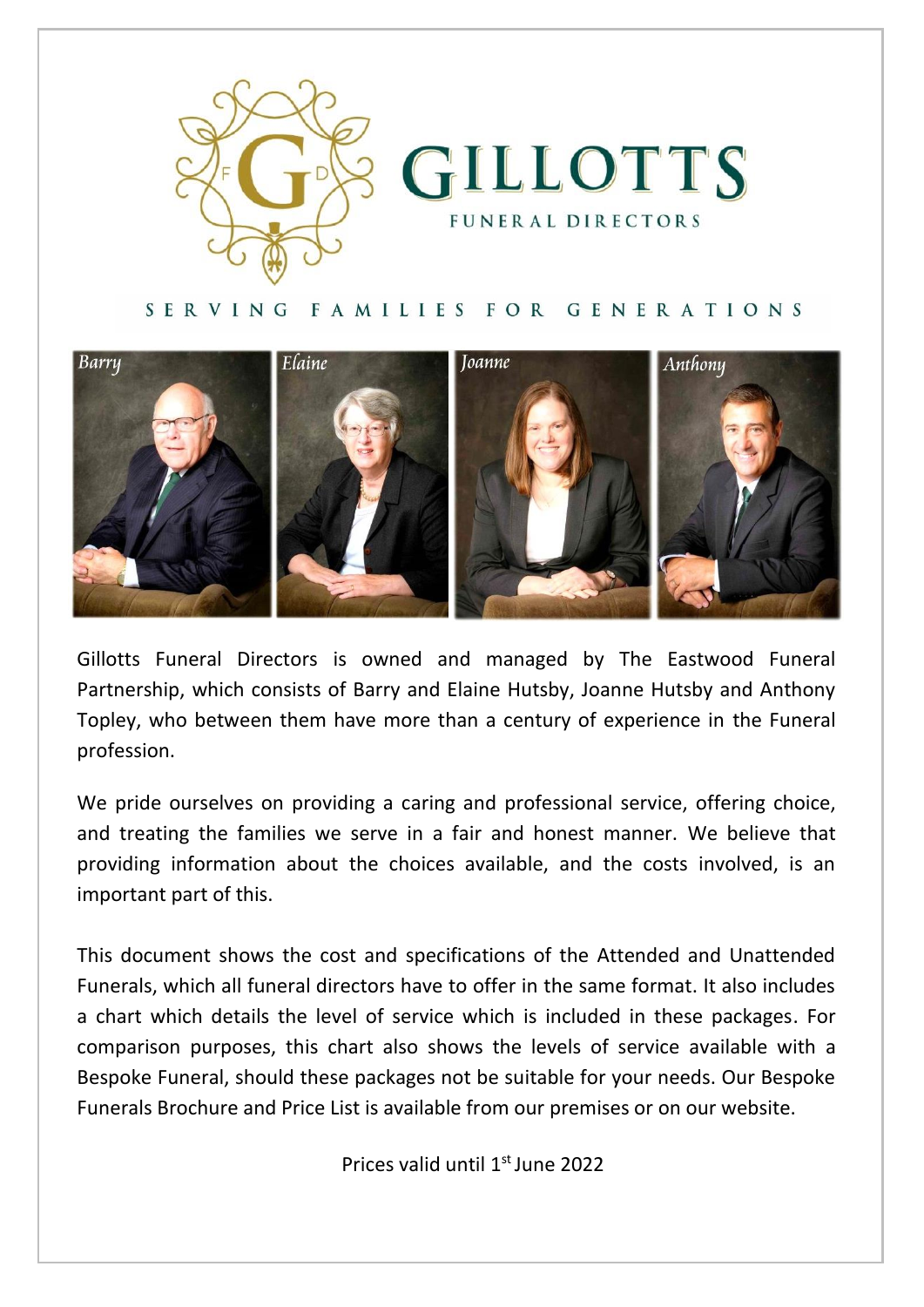# **STANDARDISED PRICE LIST**

All funeral directors are legally required to publish this Price List for a standardised set of products and services. This is to help you think through your options and make choices, and to let you compare prices between different funeral directors (because prices can vary)

| <b>ATTENDED FUNERAL (funeral director's charges only)</b><br>This is a funeral where family and friends have a ceremony, event or service for the<br>deceased person at the same time as they attend their burial or cremation.<br>Taking care of all necessary legal and administrative arrangements<br>Collecting and transporting the deceased person from the place of death (normally within<br>15 miles of the funeral director's premises) into the funeral director's care<br>Care of the deceased person before the funeral in appropriate facilities. The deceased<br>person will be kept at the funeral director's branch premises.<br>Providing a suitable coffin – this will be a wood effect veneered coffin.<br>Viewing of the deceased person for family and friends, by appointment with the funeral<br>director (where viewing is requested by the customer)<br>At a date and time you agree with the funeral director, taking the deceased person direct to<br>the agreed cemetery or crematorium (normally within 20 miles of the funeral director's<br>premises) in a hearse or other appropriate vehicle | £2,050.00<br>£1,015.00<br>£ 295.00<br>100.00<br>£<br>250.00<br>£<br>£<br>30.00<br>360.00<br>£ |  |
|--------------------------------------------------------------------------------------------------------------------------------------------------------------------------------------------------------------------------------------------------------------------------------------------------------------------------------------------------------------------------------------------------------------------------------------------------------------------------------------------------------------------------------------------------------------------------------------------------------------------------------------------------------------------------------------------------------------------------------------------------------------------------------------------------------------------------------------------------------------------------------------------------------------------------------------------------------------------------------------------------------------------------------------------------------------------------------------------------------------------------------|-----------------------------------------------------------------------------------------------|--|
| <b>UNATTENDED FUNERAL</b><br>This is a funeral where family and friends may choose to have a ceremony, event or<br>service for the deceased person, but they do not attend the burial or cremation itself.<br>Burial (funeral director's charges only)<br>Cremation (funeral director's charges plus the cremation fee) $2$                                                                                                                                                                                                                                                                                                                                                                                                                                                                                                                                                                                                                                                                                                                                                                                                    | £1,150.00<br>£1,375.00                                                                        |  |
| <b>FEES YOU MUST PAY</b><br>For an Attended or Unattended burial funeral, the <b>burial fee.</b> <sup>1</sup><br>In this local area, the typical cost of the burial fee for local residents is:<br>For a new grave, you will also need to pay for the plot; for an existing grave with a memorial in place, you may need to pay a<br>removal/replacement fee. In addition, the cemetery may charge a number of other fees.<br>For an Attended cremation funeral, the cremation fee. <sup>2</sup><br>In this local area, the typical cost of a cremation for local residents is:                                                                                                                                                                                                                                                                                                                                                                                                                                                                                                                                                | £730 - £830<br>£780<br>$£681 - £1,290$<br>£818.50                                             |  |
| Please discuss any specific religious, belief-based and/or cultural requirements that you<br>have with the funeral director.                                                                                                                                                                                                                                                                                                                                                                                                                                                                                                                                                                                                                                                                                                                                                                                                                                                                                                                                                                                                   |                                                                                               |  |
| <b>ADDITIONAL FUNERAL DIRECTOR PRODUCTS AND SERVICES</b>                                                                                                                                                                                                                                                                                                                                                                                                                                                                                                                                                                                                                                                                                                                                                                                                                                                                                                                                                                                                                                                                       |                                                                                               |  |
| Additional mileage (price per mile)                                                                                                                                                                                                                                                                                                                                                                                                                                                                                                                                                                                                                                                                                                                                                                                                                                                                                                                                                                                                                                                                                            | £2.00 per mile                                                                                |  |
| Additional funeral staff where required for Health and Safety Purposes<br>(defined as more than three funeral staff on an Attended funeral and more than two<br>funeral staff on an Unattended funeral or on transfer of the deceased into our care                                                                                                                                                                                                                                                                                                                                                                                                                                                                                                                                                                                                                                                                                                                                                                                                                                                                            | £45.00<br>per person                                                                          |  |
| Provision of Order of Service sheets for the funeral                                                                                                                                                                                                                                                                                                                                                                                                                                                                                                                                                                                                                                                                                                                                                                                                                                                                                                                                                                                                                                                                           | See brochure                                                                                  |  |
| Additional transfer of deceased (e.g. because of Coroner's involvement)<br>Delivery of ashes (within 10 miles of our premises)                                                                                                                                                                                                                                                                                                                                                                                                                                                                                                                                                                                                                                                                                                                                                                                                                                                                                                                                                                                                 | £85 per transfer<br>£30.00                                                                    |  |
| Embalming and/or dressing the deceased in their own clothes                                                                                                                                                                                                                                                                                                                                                                                                                                                                                                                                                                                                                                                                                                                                                                                                                                                                                                                                                                                                                                                                    | £90.00                                                                                        |  |
| Funeral officiant (e.g. celebrant, minister of religion etc.)                                                                                                                                                                                                                                                                                                                                                                                                                                                                                                                                                                                                                                                                                                                                                                                                                                                                                                                                                                                                                                                                  | £180 - £250                                                                                   |  |
| Services supplied outside of normal office hours                                                                                                                                                                                                                                                                                                                                                                                                                                                                                                                                                                                                                                                                                                                                                                                                                                                                                                                                                                                                                                                                               | Price on request                                                                              |  |

The funeral director can give you a full list of what you can supply. They are likely to charge for these additional products and services, so you may choose to take care of some arrangements without their involvement, or you can use a different supplier.

<sup>1</sup> This fee (which is sometimes called the interment fee), is the cost for digging and closing a new grave, or reopening and closing an existing grave.

<sup>2</sup> In England, Wales and Northern Ireland you will usually need to pay doctors' fees as well. This is the charge for two doctors to sign the Medical Certificates for Cremation.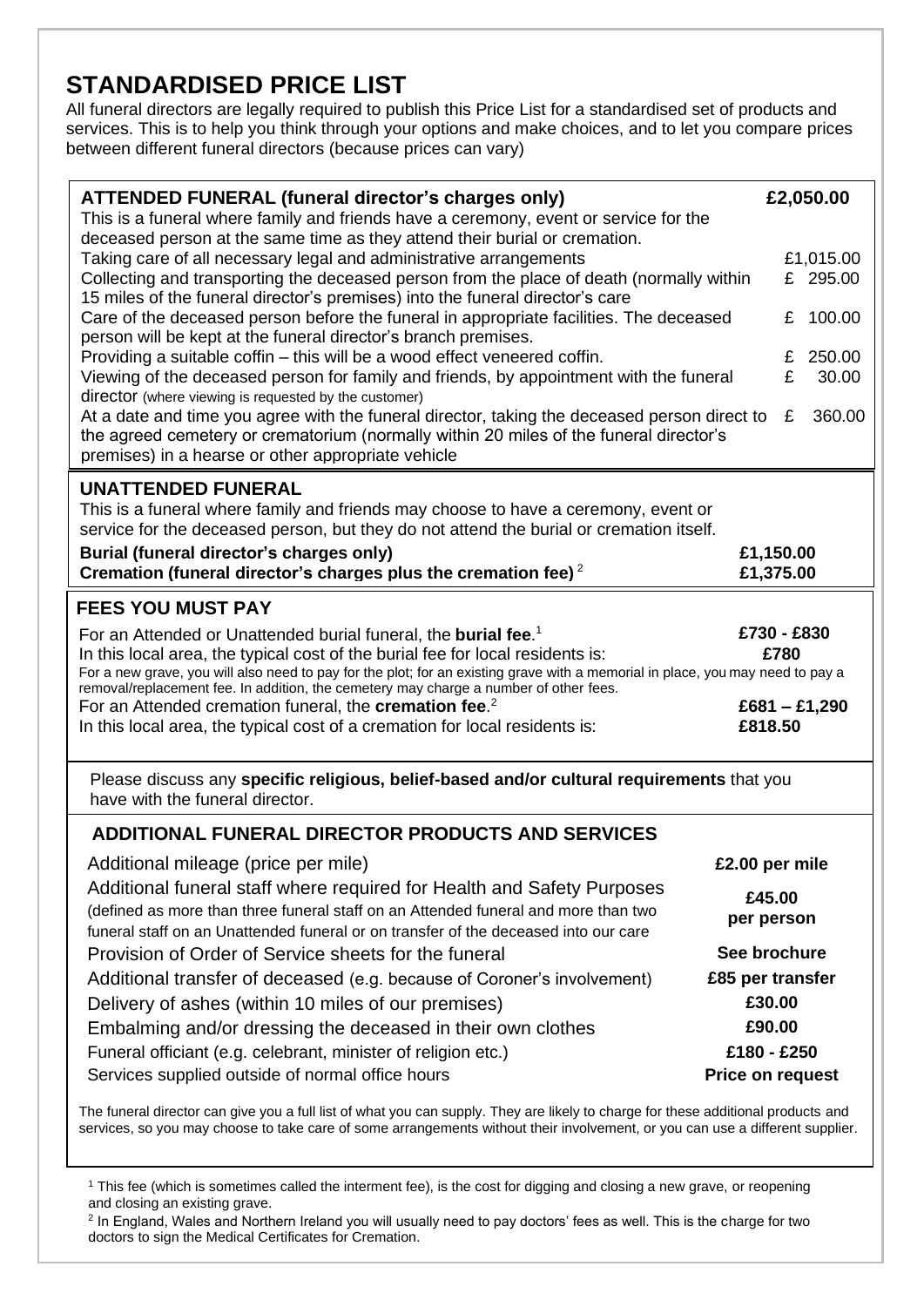## **Fees Payable at Crematoria within a 30-minute Cortege driving distance from our premises**

Charges relate to the cremation of a person aged 18 yrs and over

| <b>Bramcote Crematorium - Charges as from 1st April 2022 to 31st March 2023</b>               |           |  |  |  |
|-----------------------------------------------------------------------------------------------|-----------|--|--|--|
| Standard Fee for Cremation (max. 30 mins)                                                     | £748.00   |  |  |  |
| Extended Service Charge (max. 70 mins) - add                                                  | £200.00   |  |  |  |
| Weekend Surcharge for Saturday/Sunday/Bank Holiday Funerals.                                  | £ 98.00   |  |  |  |
| <b>Amber Valley Memorial Park and Crematorium - Charges from 1st Jan 2022 - 31st Dec 2022</b> |           |  |  |  |
| Family Service: 8.00/9.00/10.00a.m. & 5.00p.m. (max. 40 mins)                                 | £825.00   |  |  |  |
| Premium Family Service: 11.00a.m. - 4.00p.m. (max.40 mins)                                    | £930.00   |  |  |  |
| Life Celebration Service: 11.00a.m. - 4-00p.m. (max. 90 mins)                                 | £1,080.00 |  |  |  |
| Saturday Premium Family Service: 9.00a.m. - 1.00p.m. (max. 40 mins)                           | £1,355.00 |  |  |  |
| <b>Mansfield Crematorium - Charges from 1st April 2022 - 31st March 2023</b>                  |           |  |  |  |
| Cremation Service: 10.00a.m. - 4-15p.m. incl. Organist fee (max 40 mins)                      | £924.50   |  |  |  |
| Cremation Service: 8.30a.m. - 9.30a.m. excl. Organist fee (max 30 min)                        | £714.50   |  |  |  |

Saturday Cremation Service: 9.00a.m. - 12.15p.m. incl. Organist's fee (max 40 mins) £1,040.00

## **Gillotts Funeral Directors - Terms of Business**

## **Payments**

As part of our arrangement process, we will discuss costs with our client and provide wherever possible a written estimate of the anticipated costs involved with the proposed funeral arrangements.

### **Deposits**

**For the Attended funeral and Bespoke funerals** we request that the third party disbursements shown on the business estimate plus any requested alternative vehicle requirements are paid within three working days of arranging the funeral. The final account will be prepared approximately seven days after completion of our services and sent to the person named as our client on the estimate. If you require a copy of the account to go to a third party (i.e Solicitor/Bank) please let us know, but as our named client you remain liable for payment of the account.

**For Unattended Funerals** we require payment in full within three working days of making the arrangements for the burial or cremation.

We reserve the right to request full payment in advance in several circumstances, which if applicable, your funeral arranger will explain.

## **Payment Terms**

Should the final account remain unpaid 21 days after the account was due, the business may at its discretion take the following options:

- Add interest to the account at the rate of 1% per month (12% per annum), payable from the date the account was first due until the total amount including any such interest is received in full.
- Place the outstanding debt with a collection agency or a solicitor to recover the outstanding monies plus any fees and charges incurred in the recovery of the debt.
- Prepare the matter for action by the courts to recover all amounts outstanding, adding all associated legal, court and other associated costs incurred by the taking of such action to recover the debt.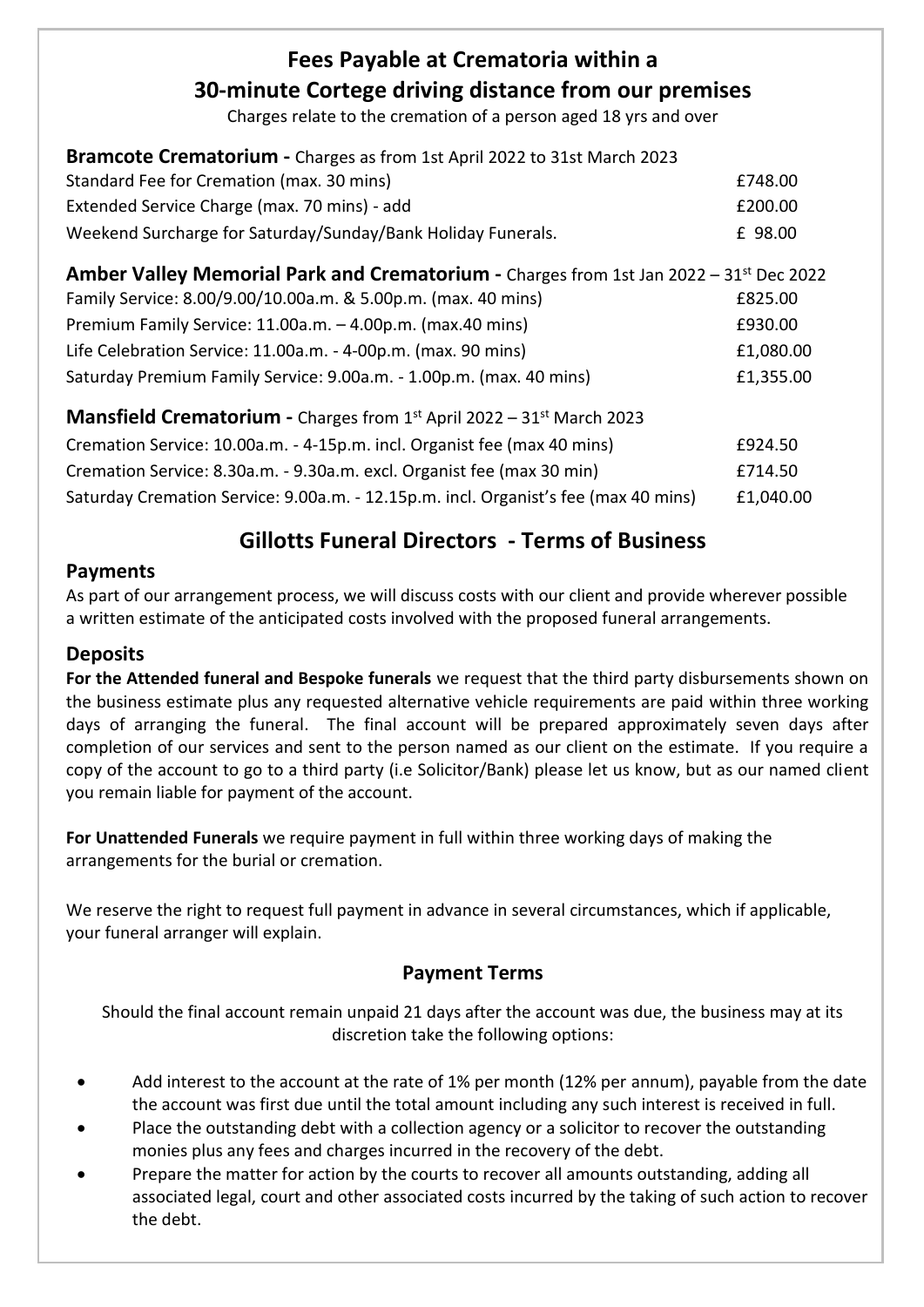**The following chart may help you decide whether the Attended or Unattended Funerals are suitable for your needs. If not, please see our Bespoke Funeral Brochure for our full range of Services.**

| <b>The Funeral</b>                                               | <b>Attended</b><br><b>Funeral</b> | <b>Unattended</b><br><b>Funeral</b> | <b>Bespoke</b><br><b>Funeral</b> |
|------------------------------------------------------------------|-----------------------------------|-------------------------------------|----------------------------------|
| Arrangements for a funeral service at a Crematorium,             |                                   |                                     |                                  |
| Cemetery Chapel or Graveside within 20 miles of our              |                                   |                                     |                                  |
| premises.                                                        |                                   |                                     |                                  |
| Arrangements for a funeral service at a Crematorium,             |                                   |                                     |                                  |
| Church, Cemetery Chapel, Graveside or any other suitable         |                                   |                                     |                                  |
| venue.                                                           |                                   |                                     |                                  |
| No funeral service will be held $-$ the coffin will be delivered |                                   |                                     |                                  |
| to the Crematorium for an unattended cremation at a date         |                                   |                                     |                                  |
| and time of our choice.                                          |                                   |                                     |                                  |
| The Hearse will transport the coffin directly from our           |                                   |                                     |                                  |
| premises to the place of Service. Family members may             |                                   |                                     |                                  |
| follow the Hearse in their own vehicles if they wish.            |                                   |                                     |                                  |
| The Hearse will leave from an address of your choice, or if      |                                   |                                     |                                  |
| you prefer you can meet us at the place of service, or follow    |                                   |                                     |                                  |
| us from our premises.                                            |                                   |                                     |                                  |
| Conductor and three funeral staff to convey coffin into          |                                   |                                     |                                  |
| place of service using a wheeled bier, or to assist family       |                                   |                                     |                                  |
| bearers as required.                                             |                                   |                                     |                                  |
| Conductor and the required number of funeral staff to            |                                   |                                     |                                  |
| convey coffin into place of service using a wheeled bier or      |                                   |                                     |                                  |
| by shoulder carrying depending on health and safety              |                                   |                                     |                                  |
| assessment, or to assist family bearers as required.             |                                   |                                     |                                  |
| Provision of one or more limousines with up to six seats.        |                                   |                                     |                                  |

| <b>Floral Tributes</b>                                 |                | Attended Unattended | <b>Bespoke</b> |
|--------------------------------------------------------|----------------|---------------------|----------------|
|                                                        | <b>Funeral</b> | <b>Funeral</b>      | <b>Funeral</b> |
| Ordering of Floral tributes on a family's behalf       |                |                     |                |
| Transfer of flowers to another location within 5 miles |                |                     |                |
| following the funeral service                          |                |                     | $\cdot$        |

| <b>Cremated Remains</b>                                                                                                          | <b>Attended</b><br><b>Funeral</b> | <b>Unattended</b><br><b>Funeral</b> | <b>Bespoke</b><br><b>Funeral</b> |
|----------------------------------------------------------------------------------------------------------------------------------|-----------------------------------|-------------------------------------|----------------------------------|
| Collection of cremated remains from crematorium and<br>retention at our premises prior to collection.                            |                                   |                                     |                                  |
| Collection of cremated remains from crematorium and<br>making the necessary arrangements for burial or scattering<br>as required |                                   |                                     |                                  |
| Forwarding cremated remains within the UK or abroad                                                                              |                                   |                                     |                                  |
| Delivery of cremated remains within 10 miles of our<br>premises                                                                  | At<br>additional<br>cost          |                                     |                                  |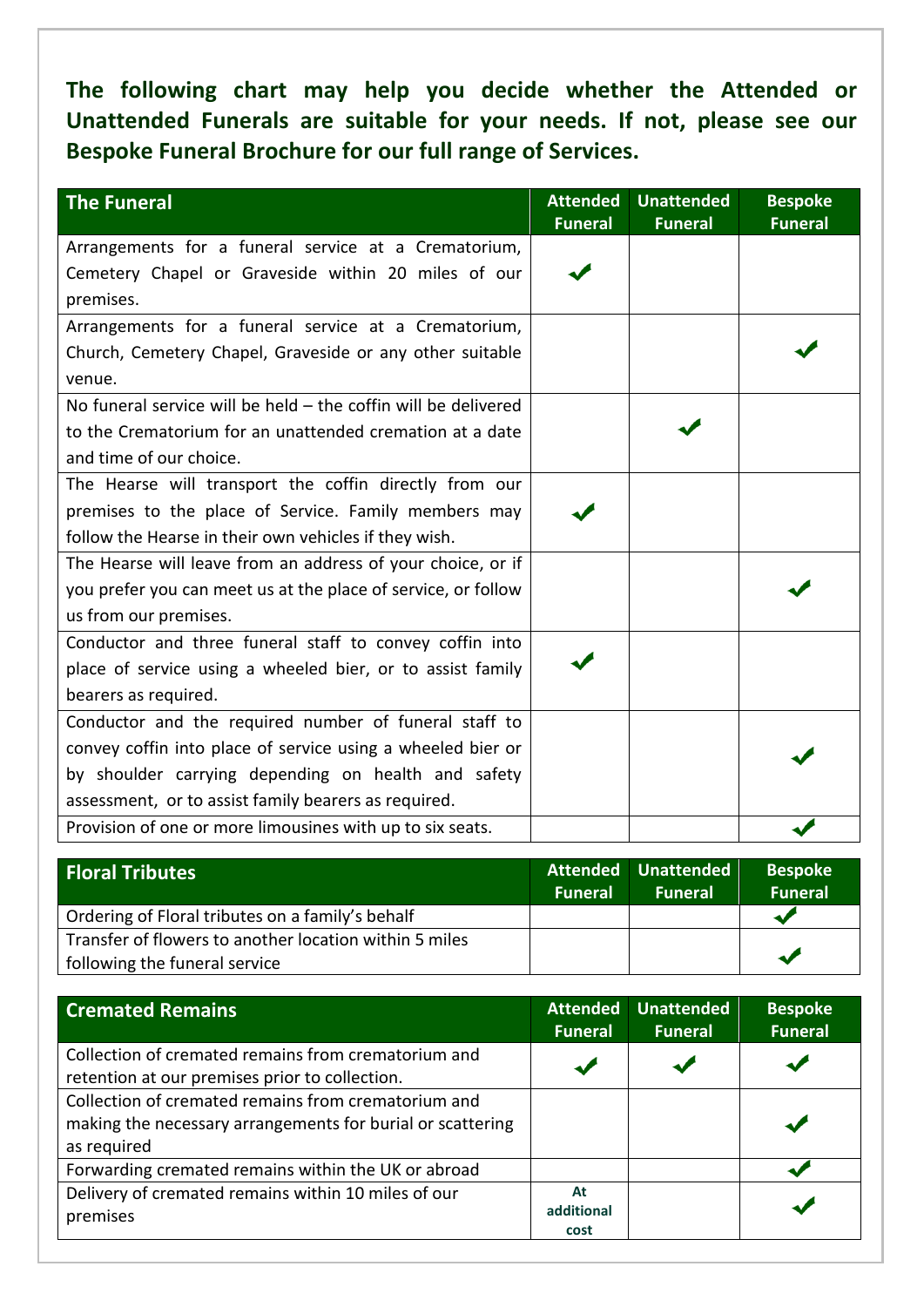| <b>Care of the Deceased</b>                                  | <b>Attended</b><br><b>Funeral</b> | <b>Unattended</b><br><b>Funeral</b> | <b>Bespoke</b><br><b>Funeral</b> |
|--------------------------------------------------------------|-----------------------------------|-------------------------------------|----------------------------------|
| Transfer of the deceased into our care from a local hospital |                                   |                                     |                                  |
| or within 15 miles of our premises at any time.              |                                   |                                     |                                  |
| Care of deceased on our premises for up to 14 days           |                                   |                                     |                                  |
| Care of deceased on our premises for up to 21 days           |                                   |                                     |                                  |
| Use of our viewing rooms to visit the deceased by            |                                   |                                     |                                  |
| appointment from $2 - 4$ pm on the working day prior to the  |                                   |                                     |                                  |
| funeral (does not include embalming - available at an        |                                   |                                     |                                  |
| additional cost*)                                            |                                   |                                     |                                  |
| Use of our viewing rooms to visit the deceased prior to the  |                                   |                                     |                                  |
| funeral by appointment during working hours or out of        |                                   |                                     |                                  |
| hours (includes embalming if selected)*                      |                                   |                                     |                                  |
| Taking the coffin home or into Church prior to the funeral   |                                   |                                     |                                  |
| Provision of a simple wood effect coffin, interior and gown. |                                   |                                     |                                  |
| Choice of coffin and interior from our current range         |                                   |                                     |                                  |
| Dressing of deceased in their own clothes, or a choice of    | <b>At additional</b><br>cost      |                                     |                                  |
| dressing gowns from our range. *                             |                                   |                                     |                                  |
|                                                              |                                   |                                     |                                  |

\* To protect our staff and visitors we require consent for embalming of any deceased who has died within 10 days of a positive COVID test before we will permit viewing or dressing in their own clothes.

| <b>Other Services</b>                                       | <b>Attended</b> | <b>Unattended</b> | <b>Bespoke</b> |
|-------------------------------------------------------------|-----------------|-------------------|----------------|
|                                                             | <b>Funeral</b>  | <b>Funeral</b>    | <b>Funeral</b> |
| Placing details of the funeral on our website, if required  |                 |                   |                |
| Placing of Press Notices in local or national newspapers    |                 |                   |                |
| Provision of Order of Service Sheets if selected.           |                 |                   |                |
| Assistance with crematorium Visual Tributes (if available)  |                 |                   |                |
| Full donations handling service, including receiving        |                 |                   |                |
| donations by post or in person at our premises, listing of  |                 |                   |                |
| donors, collection at the funeral service and provision for |                 |                   |                |
| online donations if required.                               |                 |                   |                |
| Collection of donations at the funeral service which can be |                 |                   |                |
| handed to our client or forwarded to the charity directly   |                 |                   |                |
| after the funeral.                                          |                 |                   |                |

| <b>Payment</b>                                                                                                                                                                        | <b>Attended</b><br><b>Funeral</b> | <b>Unattended</b><br><b>Funeral</b> | <b>Bespoke</b><br><b>Funeral</b> |
|---------------------------------------------------------------------------------------------------------------------------------------------------------------------------------------|-----------------------------------|-------------------------------------|----------------------------------|
| Payment of estimated Third Party fees or DWP Shortfall<br>within three working days of making the funeral<br>arrangements, and of the final account within 14 days of<br>the funeral. |                                   |                                     |                                  |
| Payment in full within three working days of making the                                                                                                                               |                                   |                                     |                                  |
| arrangements.                                                                                                                                                                         |                                   |                                     |                                  |